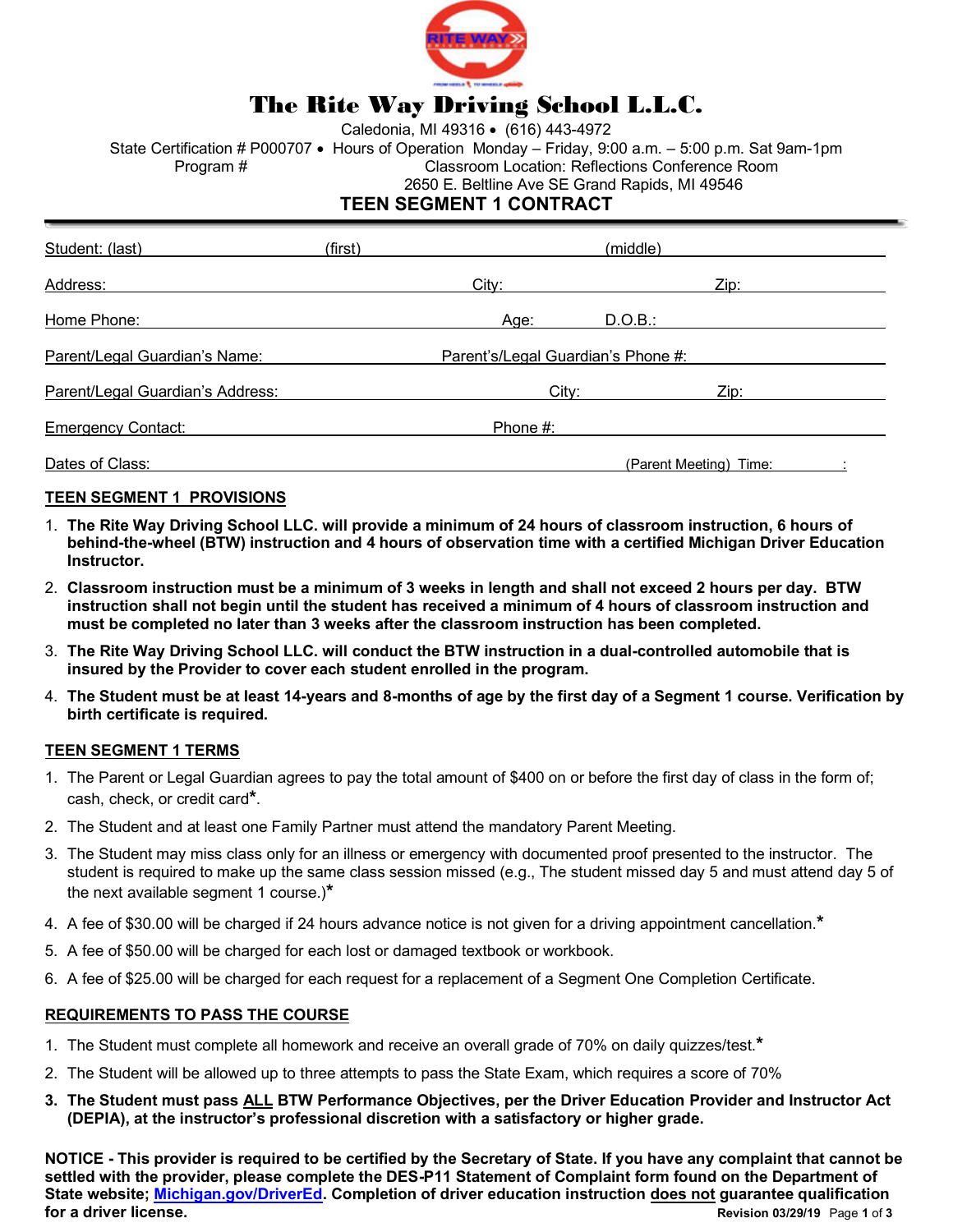

# The Rite Way Driving School L.L.C.

Caledonia, MI 49316 • (616) 443-4972

State Certification # P000707 • Hours of Operation Monday - Friday, 9:00 a.m. - 5:00 p.m. Sat 9am-1pm Program # Classroom Location: Reflections Conference Room

2650 E. Beltline Ave SE Grand Rapids, MI 49546

## **TEEN SEGMENT 1 CONTRACT**

### **REFUND POLICY**

1. Before the beginning of the third class session, 80% of the total tuition will be refunded if no BTW instruction was given.**\***

2. After the beginning of the third class session, no refund shall be given.**\***

Section 33 (d) of the Driver Education Provider and Instructor Act requires that at least two students must be in a vehicle during BTW instruction unless a parent waives this requirement in writing.

I, the Parent/Legal Guardian of the Student, waive this requirement.

I understand that my son/daughter must still complete at least 4 hours of observation time as a passenger in a driver education vehicle being driven by another driver education student.

Date: Student Signature:

Date: Parent/Legal Guardian Signature:

Date: The Rite Way Driving School LLC By: The Rite Way Driving School LLC By:

### **ACCOMMODATIONS/MEDICAL CONDITIONS**

|                                                                                                                                                                                                                                                                                                                                                                                                  | 1. Does the Student require any special accommodations to participate in the classroom phase (e.g., test being read,<br>interpreter, etc.)? $Yes$   No                                                                                                                                                                                                                                                   |  |  |  |  |  |  |
|--------------------------------------------------------------------------------------------------------------------------------------------------------------------------------------------------------------------------------------------------------------------------------------------------------------------------------------------------------------------------------------------------|----------------------------------------------------------------------------------------------------------------------------------------------------------------------------------------------------------------------------------------------------------------------------------------------------------------------------------------------------------------------------------------------------------|--|--|--|--|--|--|
|                                                                                                                                                                                                                                                                                                                                                                                                  | 2. Does the Student require any special accommodations to participate in the BTW phase (e.g., adaptive devices,<br>$\vert$ No $\vert$<br>interpreter, etc.)? Yes<br>If Yes, please explain: <u>contract the contract of the set of the set of the set of the set of the set of the set of the set of the set of the set of the set of the set of the set of the set of the set of the set of the set</u> |  |  |  |  |  |  |
|                                                                                                                                                                                                                                                                                                                                                                                                  | 3. Are there any medical conditions that would pose a concern with the Student's BTW instruction (e.g., epilepsy, color<br>blindness, etc.)? Yes                                                                                                                                                                                                                                                         |  |  |  |  |  |  |
|                                                                                                                                                                                                                                                                                                                                                                                                  | 4. Is the Student taking any medications that may affect his/her ability to drive a motor vehicle safely?<br>$No \Box$ If Yes, please explain:<br>Yes $\sqcap$<br><u> 1980 - Jan Barat, amerikan p</u>                                                                                                                                                                                                   |  |  |  |  |  |  |
|                                                                                                                                                                                                                                                                                                                                                                                                  | 5. Is the Student's visual acuity at least 20/40 corrected?<br>Yes<br>Nol                                                                                                                                                                                                                                                                                                                                |  |  |  |  |  |  |
|                                                                                                                                                                                                                                                                                                                                                                                                  | 6. In the last six months, has the Student had a fainting spell, blackout, seizure, or other uncontrolled loss of<br><b>No</b><br>consciousness?<br>Yesl                                                                                                                                                                                                                                                 |  |  |  |  |  |  |
|                                                                                                                                                                                                                                                                                                                                                                                                  | 7. In the last six months, has the Student had a physical or mental condition which would affect his/her ability to drive a<br>motor vehicle safely?<br>Yesl<br>Nol                                                                                                                                                                                                                                      |  |  |  |  |  |  |
| If the answer to any of questions $5 - 7$ is Yes, then the Parent/Guardian must provide a letter signed by the<br>Student's physician indicating that the condition has been corrected and/or is under control and the Student meets<br>the physical and mental requirements for a motor vehicle operator's license under Section 309 of the Michigan<br>Vehicle Code, 1949 PA 300, MCL 257.309. |                                                                                                                                                                                                                                                                                                                                                                                                          |  |  |  |  |  |  |
|                                                                                                                                                                                                                                                                                                                                                                                                  | <b>Student Signature:</b><br>Date:                                                                                                                                                                                                                                                                                                                                                                       |  |  |  |  |  |  |
|                                                                                                                                                                                                                                                                                                                                                                                                  | Parent/Legal Guardian Signature:<br>Date:                                                                                                                                                                                                                                                                                                                                                                |  |  |  |  |  |  |
|                                                                                                                                                                                                                                                                                                                                                                                                  | The Rite Way Driving School LLC. By:<br>Date:<br>Owner                                                                                                                                                                                                                                                                                                                                                   |  |  |  |  |  |  |
|                                                                                                                                                                                                                                                                                                                                                                                                  | <b>VISION SCREENING TEST</b>                                                                                                                                                                                                                                                                                                                                                                             |  |  |  |  |  |  |
|                                                                                                                                                                                                                                                                                                                                                                                                  | NOTICE, This provider is required to be certified by the Secretary of State. If you have any complaint that cannot be                                                                                                                                                                                                                                                                                    |  |  |  |  |  |  |

**NOTICE - This provider is required to be certified by the Secretary of State. If you have any complaint that cannot be settled with the provider, please complete the DES-P11 Statement of Complaint form found on the Department of State website; Michigan.gov/DriverEd. Completion of driver education instruction does not guarantee qualification for a driver license. Revision 03/29/19** Page **2** of **3**